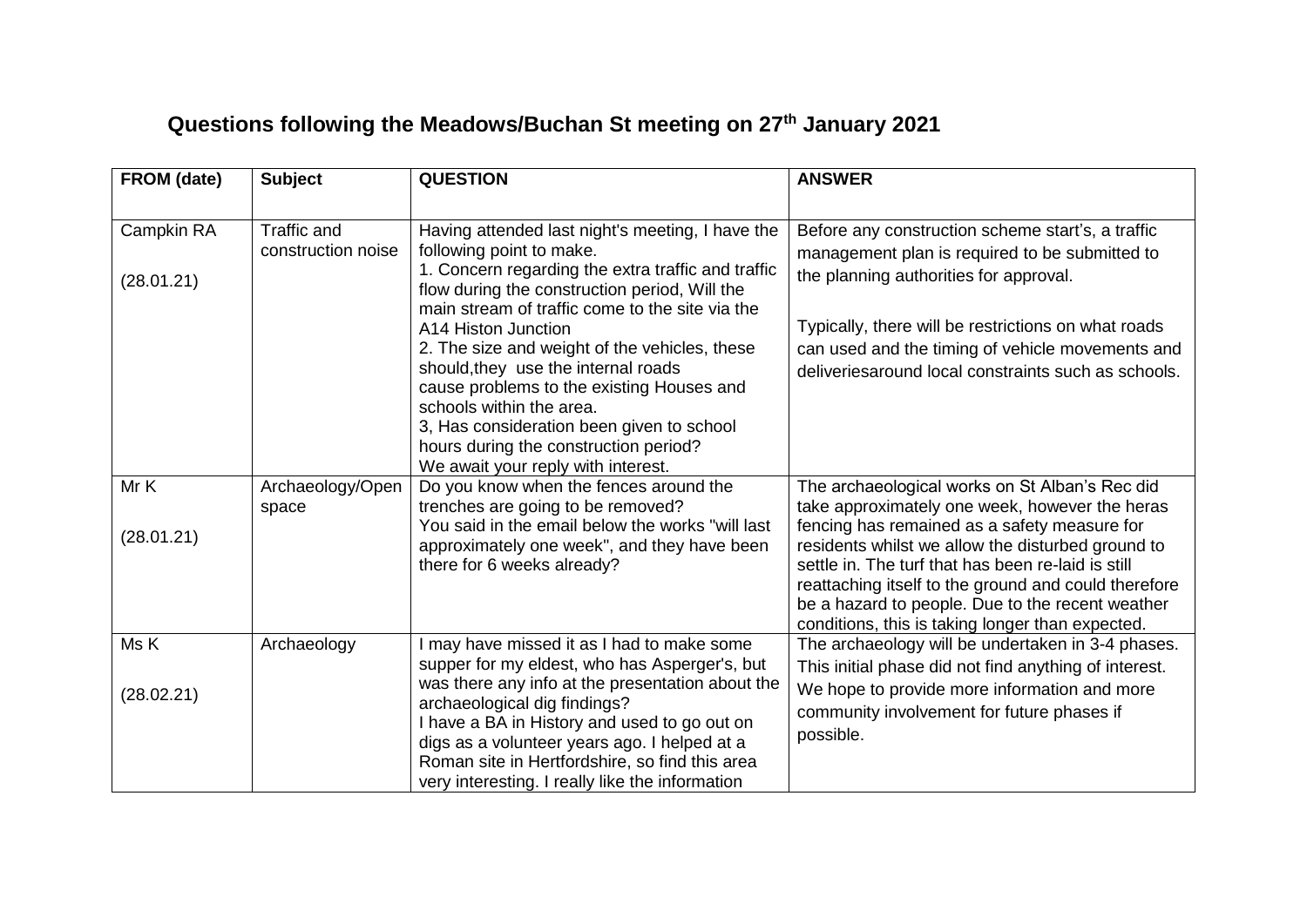|                    |                | boards at Arbury Court and near the road<br>junctions and school etc.                                                                                                                                                                                                                                                                                                                                                                                                                   |                                                                                                                                                                                                                                                                                                                                                    |
|--------------------|----------------|-----------------------------------------------------------------------------------------------------------------------------------------------------------------------------------------------------------------------------------------------------------------------------------------------------------------------------------------------------------------------------------------------------------------------------------------------------------------------------------------|----------------------------------------------------------------------------------------------------------------------------------------------------------------------------------------------------------------------------------------------------------------------------------------------------------------------------------------------------|
| Ms G<br>(01.02.21) | Open space     | One thing I would really appreciate being<br>considered during the development is access to<br>a route around the perimeter and creative<br>thought being given to how this could be<br>maintained as much as possible. Many joggers<br>and dog walkers use the perimeter to maximise<br>the length of their walk/run and reduce the<br>tedium of small circles! This is an important<br>community resource and respect to the way<br>people choose to use it would be very<br>welcome. | We have phased the works to ensure that open<br>space is available at all times. There will be a large<br>portion of the rec available to joggers and dog<br>walkers throughout the whole of the construction<br>period. The perimeter of the land which is not being<br>developed should not be shut off to those who wish<br>to take that route. |
|                    |                |                                                                                                                                                                                                                                                                                                                                                                                                                                                                                         | We will work with our Streets and Open Spaces<br>team throughout the life of the works to ensure that<br>the maintenance timetable is carried out in line with<br>the development phases                                                                                                                                                           |
| Ms C               | Football pitch | I am concerned about the way that the football<br>pitch is going to be 'redeveloped' after seeing                                                                                                                                                                                                                                                                                                                                                                                       | The football pitch will be improved as part of the<br>development in accordance with planning approval.                                                                                                                                                                                                                                            |
| (03.02.21)         |                | what a mess the replaced grass is in following<br>the archaeology dig. If you are planning on<br>lifting the turf, digging the football pitch, putting<br>in drainage, (which isn't really needed) and<br>then weeks later replacing the existing turf then<br>I suspect it will not be even. The old turf will                                                                                                                                                                         | We have had surveys carried out by Sport England<br>approved consultants to advise of the best solution<br>and we will have measures in place to ensure that<br>the re-laid pitch will be of a suitable standard.                                                                                                                                  |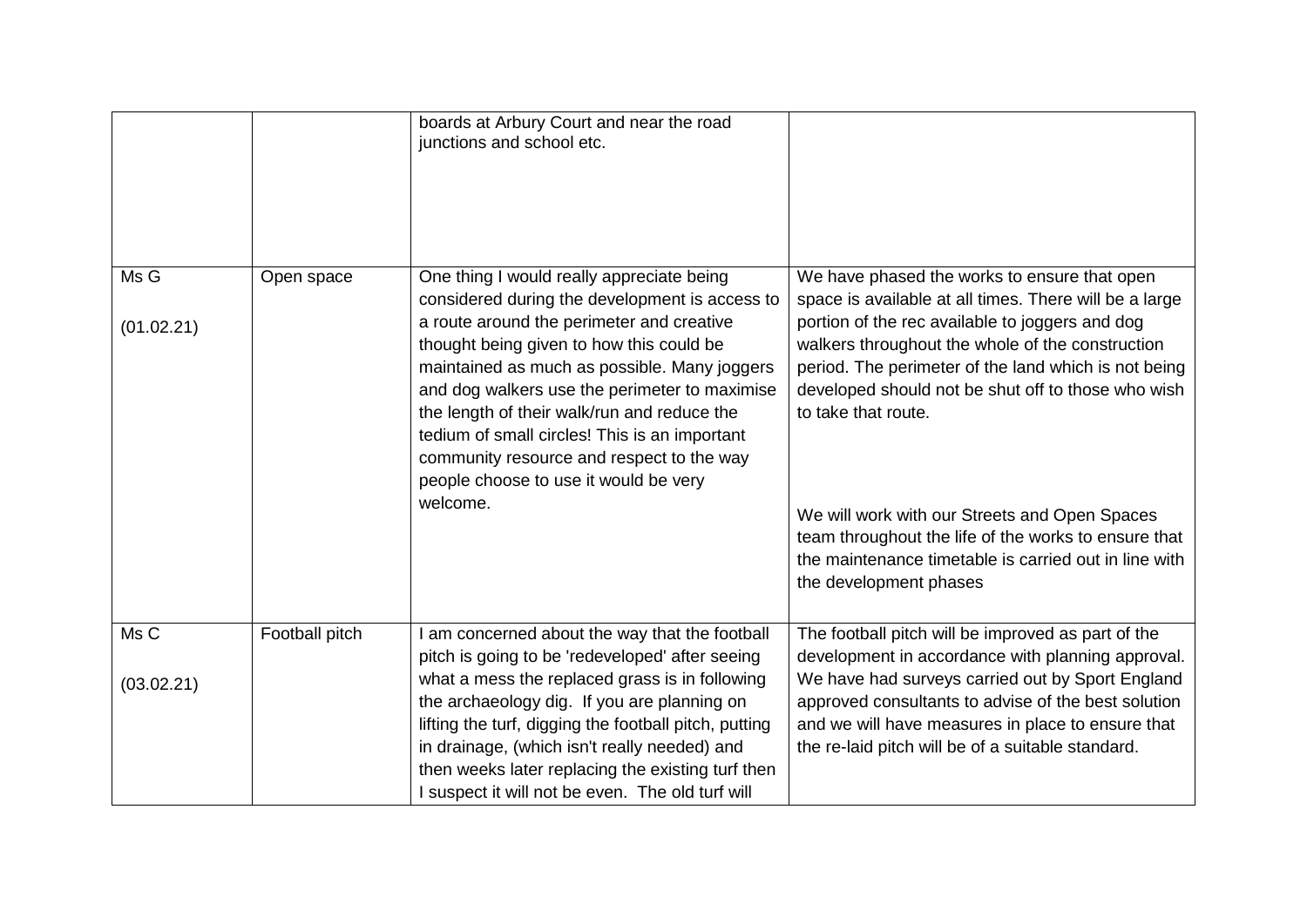|  | not be suitable to be used again, and it would     |  |
|--|----------------------------------------------------|--|
|  | be better to leave well alone. I realise that this |  |
|  | is being done to compensate for the loss of our    |  |
|  | protected land, as an 'enhancement' to the         |  |
|  | remaining land, but I fear the results could be    |  |
|  | worse than just leaving it.                        |  |
|  |                                                    |  |
|  |                                                    |  |
|  |                                                    |  |
|  |                                                    |  |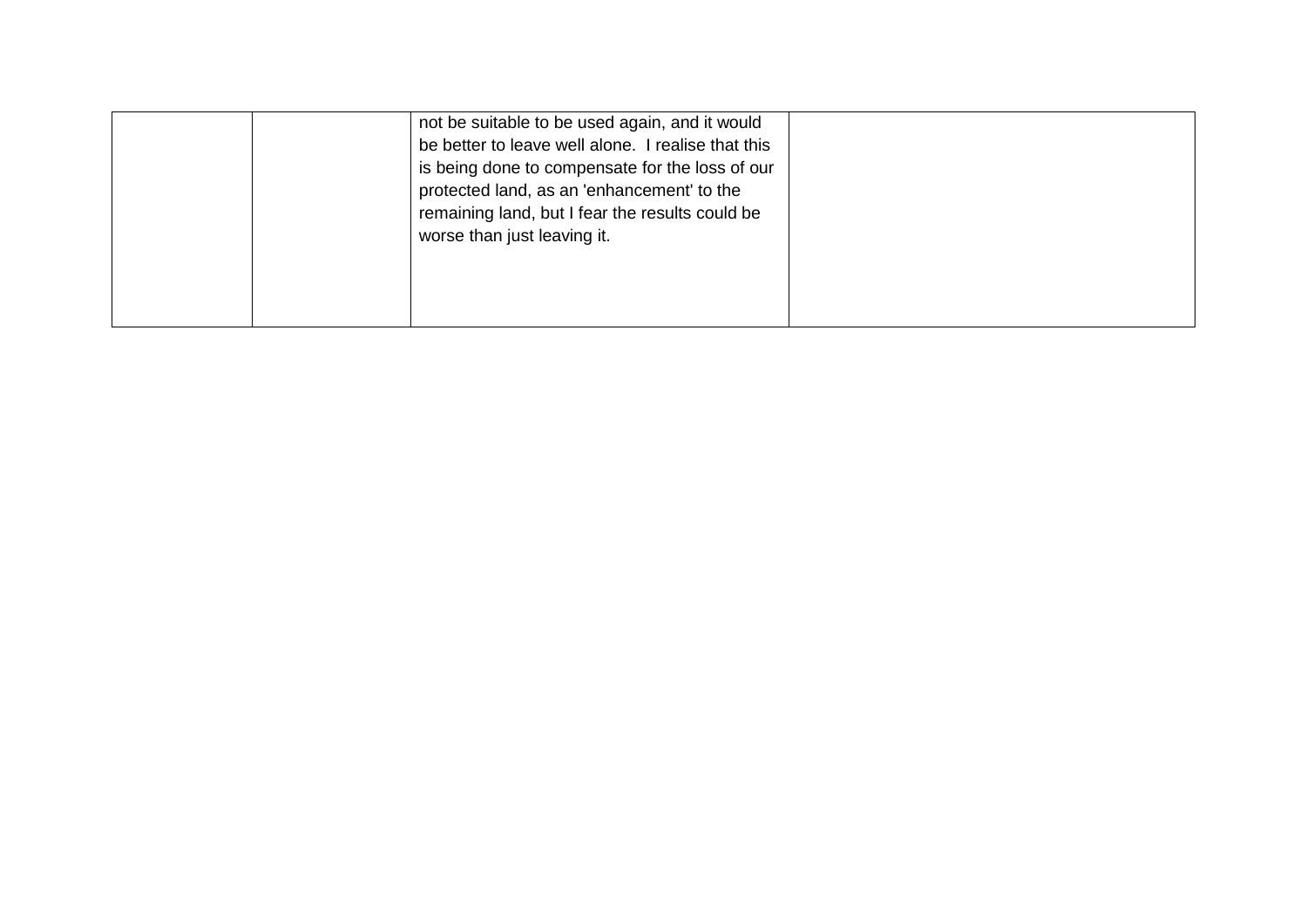| A          | Community         | what will be included in the community hub, | All areas of this building are being designed to be                                                                                                                                                                                                                                                                                                                                                                                       |
|------------|-------------------|---------------------------------------------|-------------------------------------------------------------------------------------------------------------------------------------------------------------------------------------------------------------------------------------------------------------------------------------------------------------------------------------------------------------------------------------------------------------------------------------------|
|            | Centre facilities | and how can we make suggestions?            | multipurpose, to allow for use by existing and future                                                                                                                                                                                                                                                                                                                                                                                     |
| (27.02.21) |                   |                                             | user groups in the community. For example, the                                                                                                                                                                                                                                                                                                                                                                                            |
|            |                   |                                             | main 'sports hall' will have a lighting bar and                                                                                                                                                                                                                                                                                                                                                                                           |
|            |                   |                                             | acoustic provision to allow for community arts                                                                                                                                                                                                                                                                                                                                                                                            |
|            |                   |                                             | events and theatre, in addition to badminton court                                                                                                                                                                                                                                                                                                                                                                                        |
|            |                   |                                             | markings. We are ensuring that flexibility is                                                                                                                                                                                                                                                                                                                                                                                             |
|            |                   |                                             | incorporated into the design of the new centre to                                                                                                                                                                                                                                                                                                                                                                                         |
|            |                   |                                             | ensure the widest range of community uses                                                                                                                                                                                                                                                                                                                                                                                                 |
|            |                   |                                             | possible can be met, in addition to future proofing                                                                                                                                                                                                                                                                                                                                                                                       |
|            |                   |                                             | as requirements change over time.                                                                                                                                                                                                                                                                                                                                                                                                         |
|            |                   |                                             | There has been ongoing consultation with existing<br>users at both The Meadows and Buchan Street,<br>and the wider community on the design and<br>requirements of the building. This is to ensure that<br>the priority uses of the building are captured and<br>any particular needs have been include in the<br>design. The design of the building is now at an<br>advanced stage as work is about to begin to start<br>constructing it. |
| 27.01.21   | Open space        | Will you include any nature spaces?         | The plans include enhancement of the rec to<br>benefit wildlife and include the planting of wild                                                                                                                                                                                                                                                                                                                                          |
|            |                   |                                             |                                                                                                                                                                                                                                                                                                                                                                                                                                           |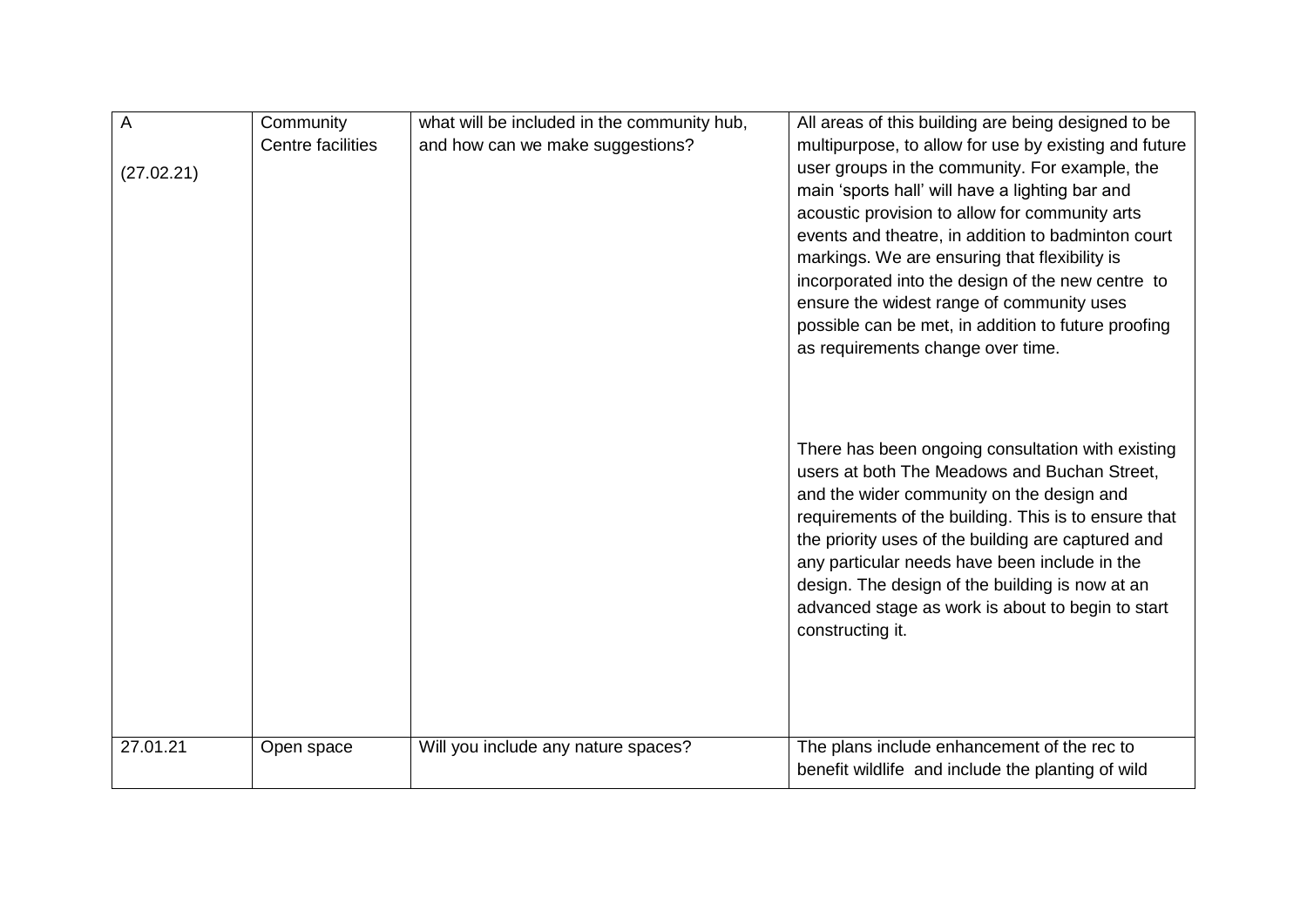|          |                                |                                                                                                                                                                  | flower meadows, bat boxes, bird boxes and insect<br>hotels.                                                                                                                                                                                                                                                                                                  |
|----------|--------------------------------|------------------------------------------------------------------------------------------------------------------------------------------------------------------|--------------------------------------------------------------------------------------------------------------------------------------------------------------------------------------------------------------------------------------------------------------------------------------------------------------------------------------------------------------|
| 27.01.21 | Community<br>Centre facilities | Has there been involvement of people with<br>disabilities on the design of the hub? Which<br>groups have been consulted and will this be an<br>ongoing process?  | Both the residential buildings and Community<br>centre have been designed with access for all in<br>mind. All flats are wheelchair accessible and the<br>community centre will have a wide range of mobilty<br>and sensory impaired users and so lifts and other<br>facilities designed in specifically for to ensure the<br>centre can be used by everyone. |
| 27.01.21 | <b>Hub facilities</b>          | Will the hub include Changing Spaces for<br>people with disabilities?                                                                                            | Yes, a Changing Spaces facility will be provided in<br>the community centre                                                                                                                                                                                                                                                                                  |
| 27.01.21 | <b>Hub facilities</b>          | Will the hub have facilities for visual arts<br>activities such as painting, print making and<br>other 'messy' activities, with sinks and<br>cleanable surfaces? | It will be possible to book spaces in the new centre<br>for messy arts activities where the booking<br>programme allows this                                                                                                                                                                                                                                 |
| 27.02.21 | <b>Hub facilities</b>          | How are bookings going to be prioritised in the<br>multi-purpose spaces? What level will the hire<br>charges be?                                                 | The bookings will be prioritised for the new centre<br>in the same way as for all other council run<br>community centres. Council operated centres<br>prioritise local community use and activities that<br>engage with residents who have specific needs<br>e.g. tot tackle isolation/loneliness, health and<br>wellbeing, skills development etc.          |
| 27.02.21 | <b>Car Parking</b>             | How many spaces will there be at the hub?                                                                                                                        | There will be 40 spaces when it is built                                                                                                                                                                                                                                                                                                                     |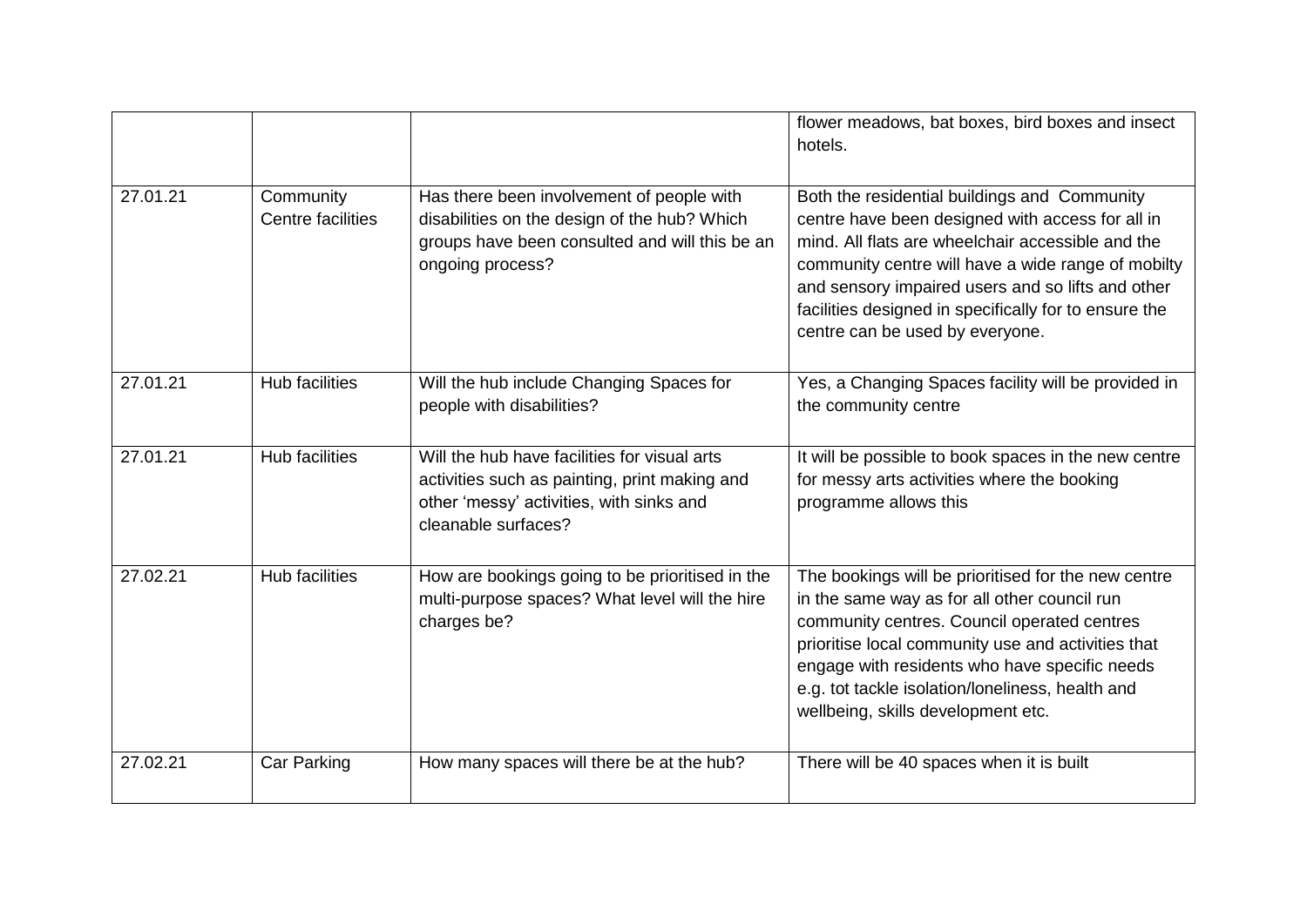| 27.02.21 | <b>Car Parking</b>     | If several rooms and the café are booked at the<br>same time, how will car parking spaces be<br>allocated?                                                                                                          | There will be a car park management system in<br>place                                                                                                                                                                                                                   |
|----------|------------------------|---------------------------------------------------------------------------------------------------------------------------------------------------------------------------------------------------------------------|--------------------------------------------------------------------------------------------------------------------------------------------------------------------------------------------------------------------------------------------------------------------------|
| 27.02.21 | <b>Building Design</b> | Why does Block C have to be 6 storeys? This<br>is not in keeping with surroundings                                                                                                                                  | There is a housing crisis in Cambridge, and<br>proposals were put forward to the planners and<br>they approved a 6 storey development scheme in<br>this location                                                                                                         |
| 27.02.21 | <b>Football Pitch</b>  | Will we be able to walk round the perimeter of<br>the football pitch whilst it's being constructed?                                                                                                                 | This should be possible                                                                                                                                                                                                                                                  |
| 27.02.21 | Open Space             | Can we improve the hedging surrounding the<br>whole of the rec during the improvements?                                                                                                                             | There is a landscape design which will be reviewed<br>at the next resident engagement meeting on 30 <sup>th</sup><br><b>June 2021</b>                                                                                                                                    |
| 27.02.21 | <b>Football Pitch</b>  | The report on the football pitch suggests it<br>could be out of action for 42 weeks. Can you<br>confirm that this isn't the case?                                                                                   | That is the worst-case scenario which has to be<br>reported in the reports back to the planning<br>authority. We are hoping it will be 16 weeks but this<br>is weather dependent.                                                                                        |
| 27.02.21 | <b>Buchan Street</b>   | Will the Buchan Street Neighbourhood Centre<br>reopen again? (This is currently being used as<br>a food distribution hub during the COVID-19<br>pandemic) Are there any plans to move the hub<br>out of the centre? | The council is committed to supporting the<br>pandemic emergency response work and is<br>working with Cambridge Sustainable Food to find<br>suitable alternative more permanent premises to<br>support their enhanced operation due to<br>significantly increased demand |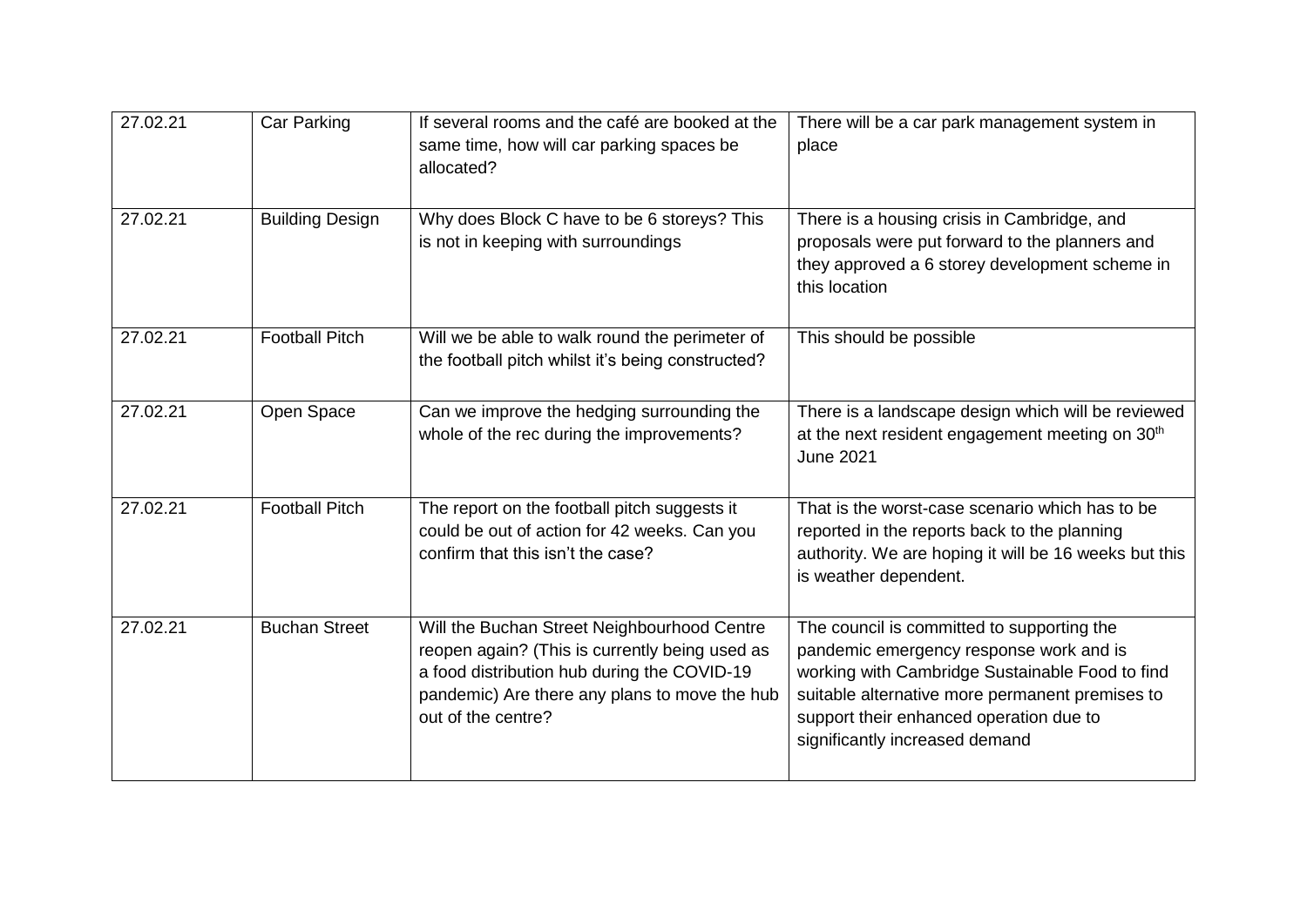| 27.02.21 | Open Space               | Will the skate ramp be removed from St Alban's<br>Rec?                                                              | The skate ramp will be removed from the rec and it<br>will be replaced by a new skate area that has been<br>designed in consultation with local community<br>groups and CamSkate                                                          |
|----------|--------------------------|---------------------------------------------------------------------------------------------------------------------|-------------------------------------------------------------------------------------------------------------------------------------------------------------------------------------------------------------------------------------------|
| 27.02.21 | <b>Resident Liaison</b>  | Will notices be easy to read for people with<br>learning difficulties and for people who speak<br>other languages?  | Notices will be in plain English. If anyone requires a<br>translation, then we will deal this on a case by case<br>basis.                                                                                                                 |
| 27.02.21 | Open Space               | Are you going to replace the green space that<br>will be removed somewhere nearby?                                  | We are significantly improving the rec to benefit<br>wildlife and we are also creating new green spaces<br>at Buchan Street and other developments across<br>the city.                                                                    |
| 27.02.21 | Transport                | Will stagecoach be approached to have<br>Meadows and Buchan Street serviced by bus<br>stops?                        | We will approach Stagecoach to enquire about this<br>however it is not within CIP's remit                                                                                                                                                 |
| 27.02.21 | <b>Disability Access</b> | How will you work with people who have<br>disabilities to check the architecture to ensure it<br>works in practice? | The Council's Access officer was consulted during<br>the planning stages of the development and the<br>project has been designed in accordance with<br>British Standards to meet disability and other<br>sensory impairment requirements. |
| 27.02.21 | Open Space               | Do Sports England agree with the football pitch<br>being reused?                                                    | Sport England have provided advice on<br>improvements to be made to the football pitch                                                                                                                                                    |